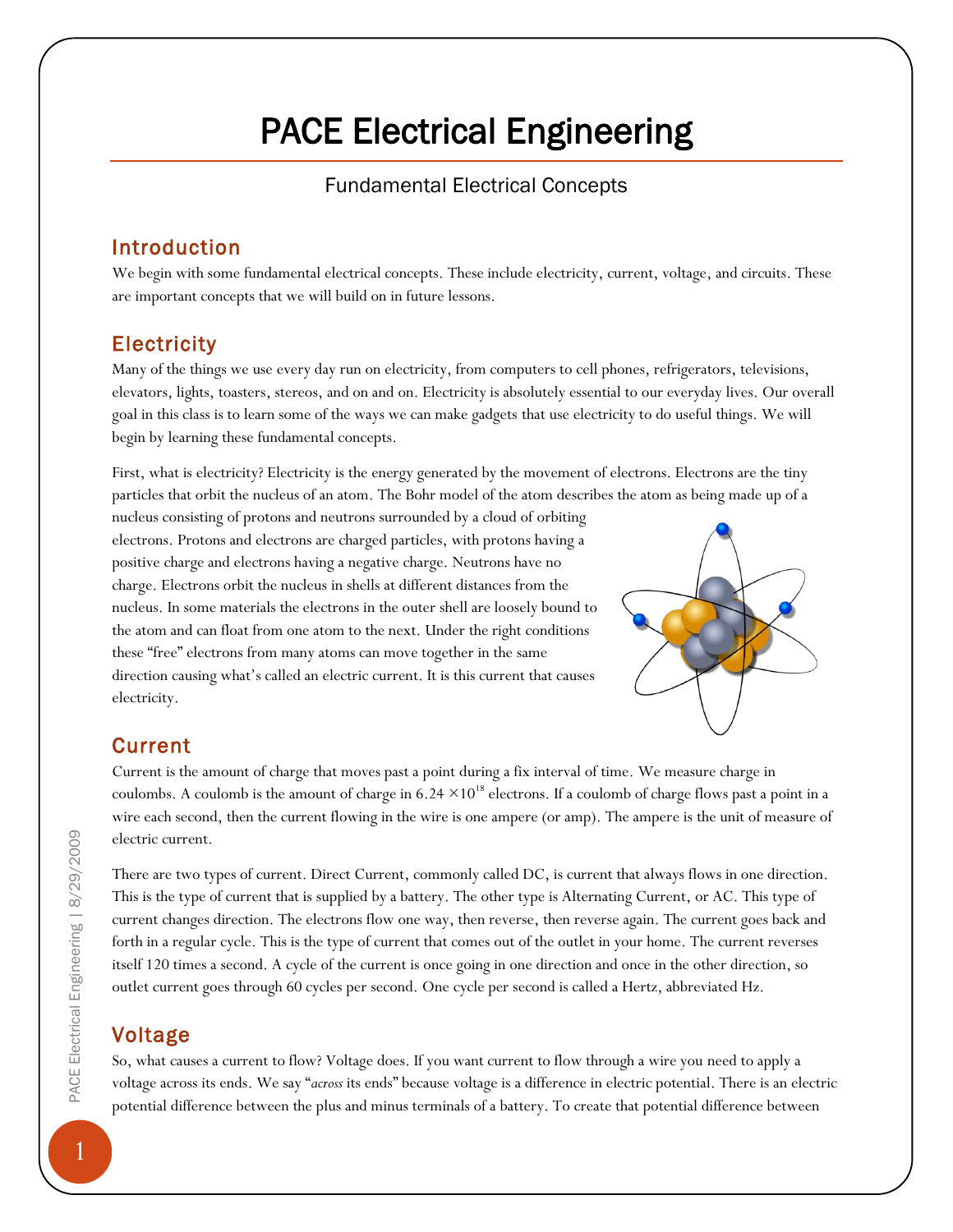the ends of the wire, you need to connect one end to the positive battery terminal and the other end to the negative terminal. This idea of electric potential difference is similar to the idea of the difference in potential energy between a ball on the ground and a ball held four feet above the ground. If you let go of the ball on the ground, nothing happens. If you let go of the ball four feet above the ground it falls. The potential energy of that ball held in the air is equal to the kinetic energy (energy of motion) of the ball once it is released.

Voltage is measured in volts.

#### Resistance

Resistance describes a material's ability to resist the flow of current. It is measured in ohms. Resistance is used in a circuit to control the current through an element, which can protect it from burning out. It can also control the voltage across an element.

#### Ohm's Law

There is a mathematical relationship between voltage  $(V)$ , current  $(I)$ , and resistance  $(R)$ . This relationship is called Ohm's Law. Ohm's Law is as follows:

#### *V = IR*

where  $V$  is the voltage across a circuit element,  $I$  is the current through the element, and  $R$  is the resistance of the element. In addition, *V*, *I*, and *R* must be measured in compatible units. For example, if you were given *I* in amps and *R* in ohms and wanted to find *V*, you could plug the numbers into the equation and the answer would be in volts. If, on the other hand, *R* were given in kiloohms, the answer would not be in volts. You would have to convert the resistance from kiloohms to ohms first.  $+$   $V$  - $\mathbb{W}_{\overline{R}}$ *I*

## **Circuits**

A circuit is an interconnection of electrical components. An example of a simple electric circuit consists of a battery a switch and a light bulb. If you connect them all together and close the switch, the light shines.



This same circuit can be represented by a diagram, where each element is represented by a symbol and wires are represented by lines. Circuit diagrams are a pictorial representation of a circuit that can be used to analyze or build a circuit. The diagram shows each of the elements of the circuit and how they are connected to each other. For some elements, it will show the value of a characteristic property. For example, it will show the resistance of a resistor or